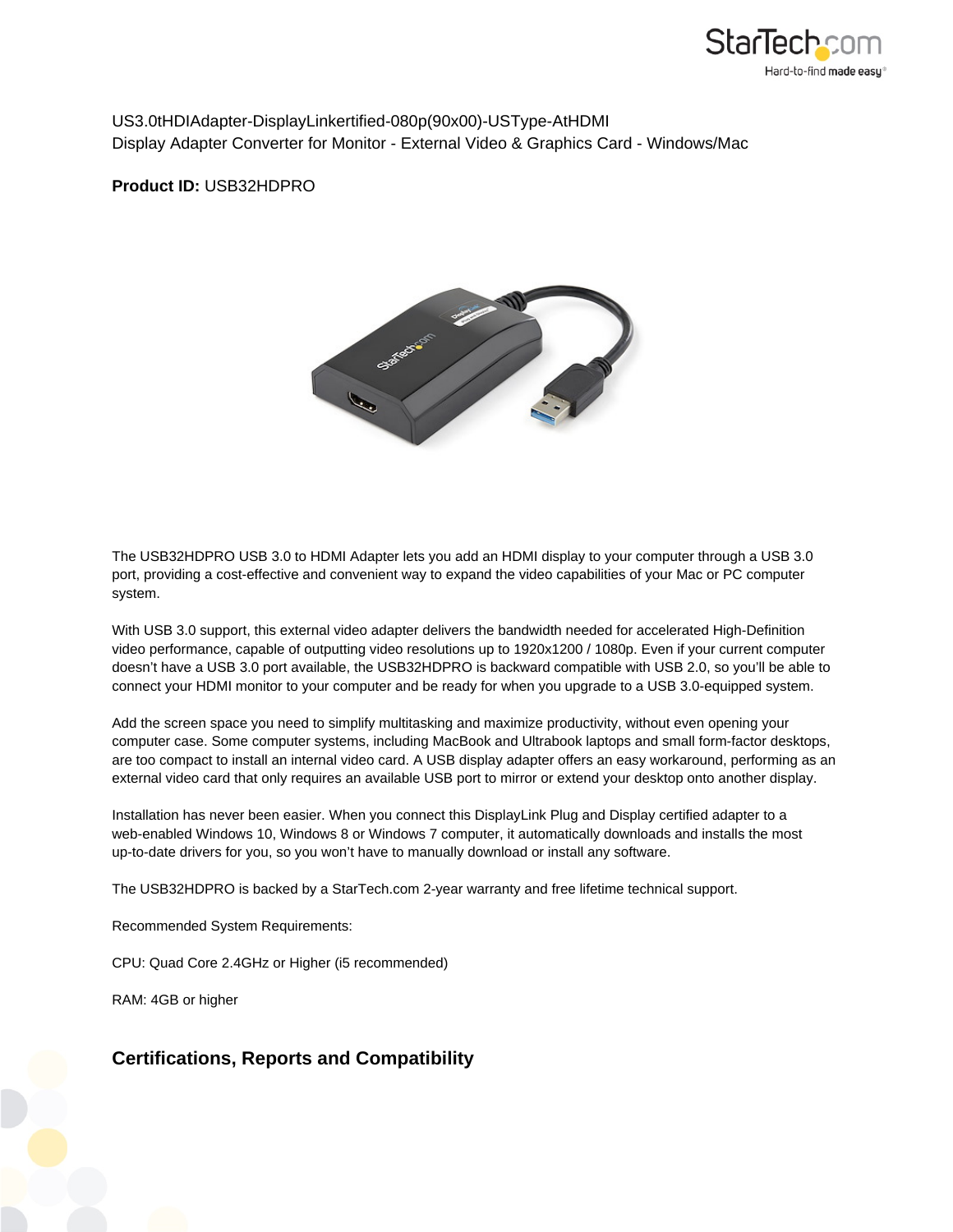

## **Applications**

• Add a secondary DisplayPort display and extend your desktop, without taking apart your computer to install a new video card

• Add multi-monitor capability to a single computer, to enhance multimedia presentations

• Great for researchers and writers, offering the ability to have reference material on one display while working on a separate document on another

• Increase productivity by running multiple applications on different screens - check your email on one display and search the web on the other

• View large or several spreadsheets across multiple displays

• A compact, lightweight solution for traveling business associates using USB 3.0-capable laptop PCs, enabling connection to a secondary display/projector

• Add an additional video output to computer systems with no room for expansion, such as laptops, ultrabooks, MacBooks, and compact form factor desktops (point of sale workstations)

## **Features**

• PERFORMANCE: USB 3.0 to HDMI adapter lets you connect your laptop or desktop computer to an HDMI monitor or projector using a single USB Type-A port 1920x1200 (1080p) 5.1ch audio (through HDMI) HDCP 1.4 6.3in (16cm) cable length

• INCREASE PRODUCTIVITY: USB-A to HDMI adapter lets you add a display in extended mode (2 displays total incl. laptop screen) Add multiple HDMI screens w/ additional available USB-A ports USB bus-powered w/ no extra power supply required; Compact design

• COMPATIBILITY: USB to HDMI adapter dongle is DisplayLink certified Ensured compatibility with any USB-A laptop, Ultrabook, PC desktop or small form factor system Adapter works with USB 3.1 and 3.0 devices

• EASY SETUP: This USB to HDMI converter is compatible w/ Windows, macOS, ChromeOS and Ubuntu operating systems; Auto-driver install with Windows & Chrome External USB 3.0 (USB 3.1 Gen 1) Video Graphics Card Adapter for dual/multiple monitor workspace

• STARTECH.COM ADVANTAGE: IT professionals choice for over 30 years; This USB Type-A to HDMI adapter dongle is backed for 2-years by StarTech.com, including free 24/5 North America based multi-lingual tech support

| <b>Hardware</b> |           |                |
|-----------------|-----------|----------------|
|                 | Warranty  | 2 Years        |
|                 | AV Input  | <b>USB 3.0</b> |
|                 | AV Output | <b>HDMI</b>    |
|                 | Audio     | Yes            |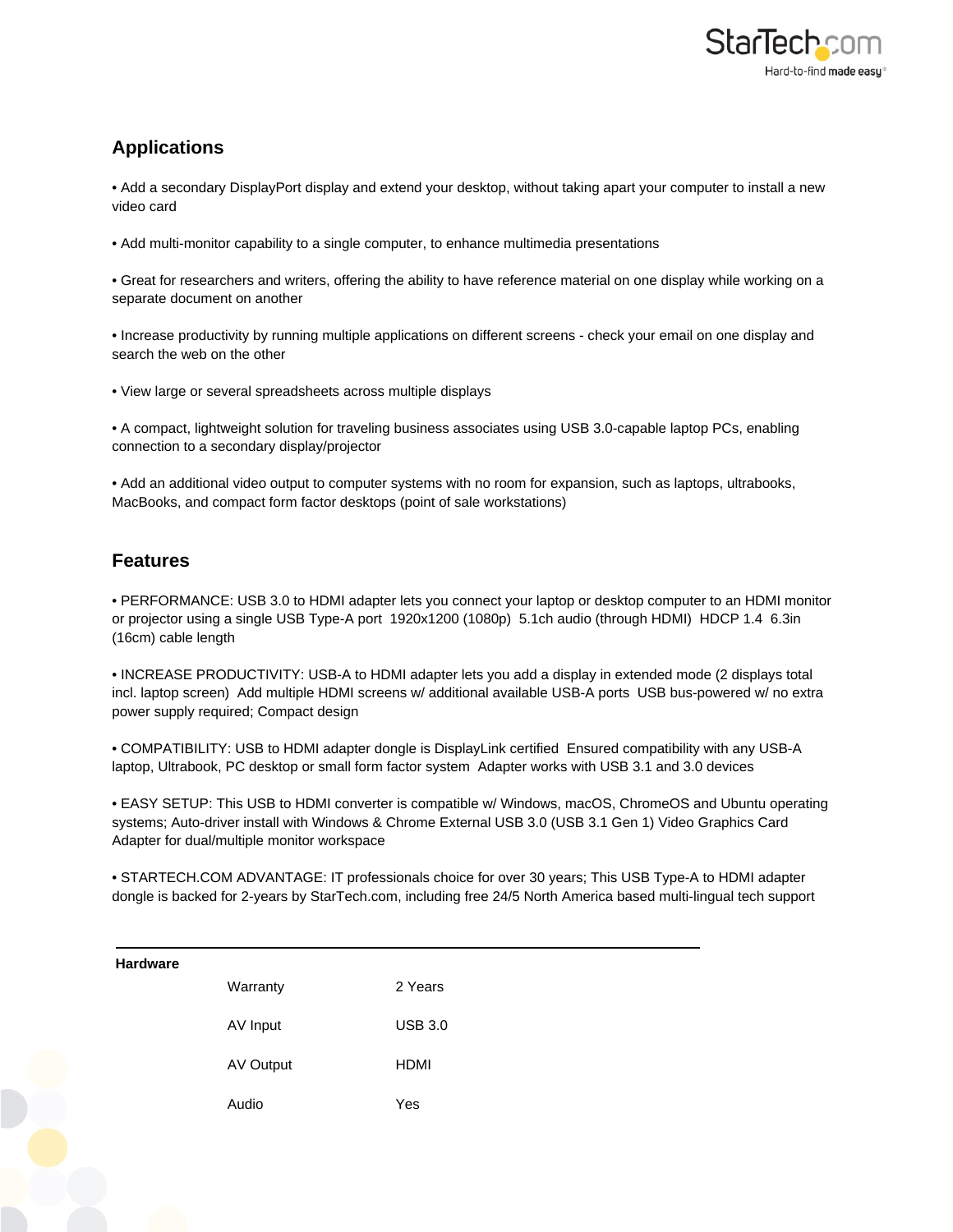

|                    | USB Pass-Through               | No                                                                                                                                                                                                                                                  |
|--------------------|--------------------------------|-----------------------------------------------------------------------------------------------------------------------------------------------------------------------------------------------------------------------------------------------------|
|                    | Memory                         | 512MB                                                                                                                                                                                                                                               |
|                    | Chipset ID                     | DisplayLink - DL-3500                                                                                                                                                                                                                               |
| <b>Performance</b> |                                |                                                                                                                                                                                                                                                     |
|                    | Maximum Digital<br>Resolutions | 1920x1200 / 1080p                                                                                                                                                                                                                                   |
|                    | <b>Supported Resolutions</b>   | Widescreen(16/32 bit):                                                                                                                                                                                                                              |
|                    |                                | 1920x1200, 1920x1080, 1680x1050, 1600x900, 1440x900, 1360x768,<br>1280x800, 1280x768, 1280x720                                                                                                                                                      |
|                    |                                | Standard(16/32 bit):                                                                                                                                                                                                                                |
|                    |                                | 1600x1200, 1400x1050, 1280x1024, 1280x960, 1152x864, 1024x768,<br>800x600                                                                                                                                                                           |
|                    | Wide Screen Supported          | Yes                                                                                                                                                                                                                                                 |
|                    | <b>Audio Specifications</b>    | 5.1-Channel Surround (48Khz)                                                                                                                                                                                                                        |
|                    | <b>General Specifications</b>  | If using OS X 10.8, Apple update 10.8.3 must be installed before<br>installing DisplayLink software. 10.8.3 fixes several serious OS X bugs<br>exposed when DisplayLink software is installed.                                                      |
|                    |                                | This USB video adapter uses a DisplayLink family chipset. If you're<br>connecting this device to a computer along with additional USB video<br>adapters or docking stations, please avoid using devices with a Trigger<br>or Fresco family chipset. |
|                    | <b>MTBF</b>                    | 87,880 hours                                                                                                                                                                                                                                        |
| Connector(s)       |                                |                                                                                                                                                                                                                                                     |
|                    | Connector A                    | USB Type-A (9 pin) USB 3.0 (5 Gbps)                                                                                                                                                                                                                 |
|                    | Connector B                    | HDMI (19 pin)                                                                                                                                                                                                                                       |
| <b>Software</b>    |                                |                                                                                                                                                                                                                                                     |
|                    | <b>OS Compatibility</b>        | Windows XP (32-bit), Vista, 7, 8, 8.1, 10                                                                                                                                                                                                           |
|                    |                                | macOS 10.6 - 10.12, 10.14 - 10.15, 11.0                                                                                                                                                                                                             |
|                    |                                | Ubuntu 14.04, 16.04, 18.04                                                                                                                                                                                                                          |
|                    |                                | Chrome OS v55+                                                                                                                                                                                                                                      |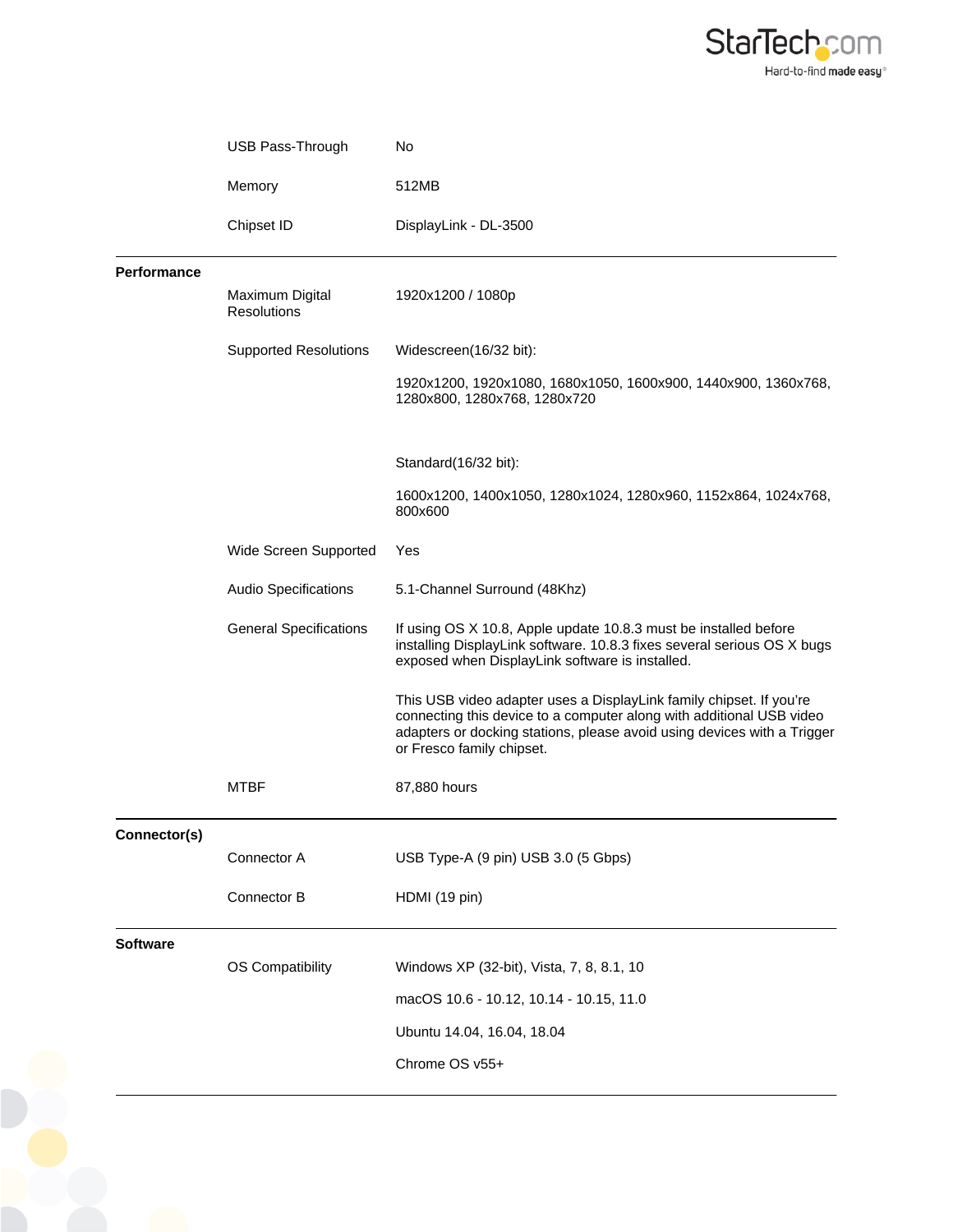

| <b>Special Notes /</b><br><b>Requirements</b> |                                  |                                                                                                                                                                                                                                                                     |
|-----------------------------------------------|----------------------------------|---------------------------------------------------------------------------------------------------------------------------------------------------------------------------------------------------------------------------------------------------------------------|
|                                               | System and Cable<br>Requirements | System Processor: Quad Core 2.4GHz (i5 recommended)                                                                                                                                                                                                                 |
|                                               |                                  | System Memory: 4GB                                                                                                                                                                                                                                                  |
|                                               | Note                             | This USB video adapter uses a DisplayLink family chipset. If you're<br>connecting this device to a computer along with additional USB video<br>adapters or docking stations, avoid using devices with different family<br>chipsets, such as Trigger or Fresco Logic |
|                                               |                                  | Connect a maximum of five USB video adapters on a single computer.<br>Support for multiple adapters will vary depending upon your system<br>resources                                                                                                               |
|                                               |                                  | This USB video adapter is not intended for graphical intensive<br>applications, such as gaming                                                                                                                                                                      |
| <b>Power</b>                                  |                                  |                                                                                                                                                                                                                                                                     |
|                                               | Power Source                     | <b>USB-Powered</b>                                                                                                                                                                                                                                                  |
| <b>Environmental</b>                          |                                  |                                                                                                                                                                                                                                                                     |
|                                               | <b>Operating Temperature</b>     | 0C to 35C (32F to 95F)                                                                                                                                                                                                                                              |
|                                               | Storage Temperature              | -5C to 40C (23F to 104F)                                                                                                                                                                                                                                            |
|                                               | Humidity                         | 20C to 80C (68F to 176F)                                                                                                                                                                                                                                            |
| <b>Physical</b><br><b>Characteristics</b>     |                                  |                                                                                                                                                                                                                                                                     |
|                                               | Color                            | <b>Black</b>                                                                                                                                                                                                                                                        |
|                                               | Material                         | Plastic                                                                                                                                                                                                                                                             |
|                                               | Cable Length                     | 6.3 in [16 cm]                                                                                                                                                                                                                                                      |
|                                               | Product Length                   | 3.5 in [90 mm]                                                                                                                                                                                                                                                      |
|                                               | Product Width                    | 2.2 in [55 mm]                                                                                                                                                                                                                                                      |
|                                               |                                  |                                                                                                                                                                                                                                                                     |
|                                               | Product Height                   | 0.8 in [20 mm]                                                                                                                                                                                                                                                      |
|                                               | Weight of Product                | 2.2 oz [62 g]                                                                                                                                                                                                                                                       |
| Packaging<br><b>Information</b>               |                                  |                                                                                                                                                                                                                                                                     |
|                                               | Package Length                   | 8.3 in [21.2 cm]                                                                                                                                                                                                                                                    |